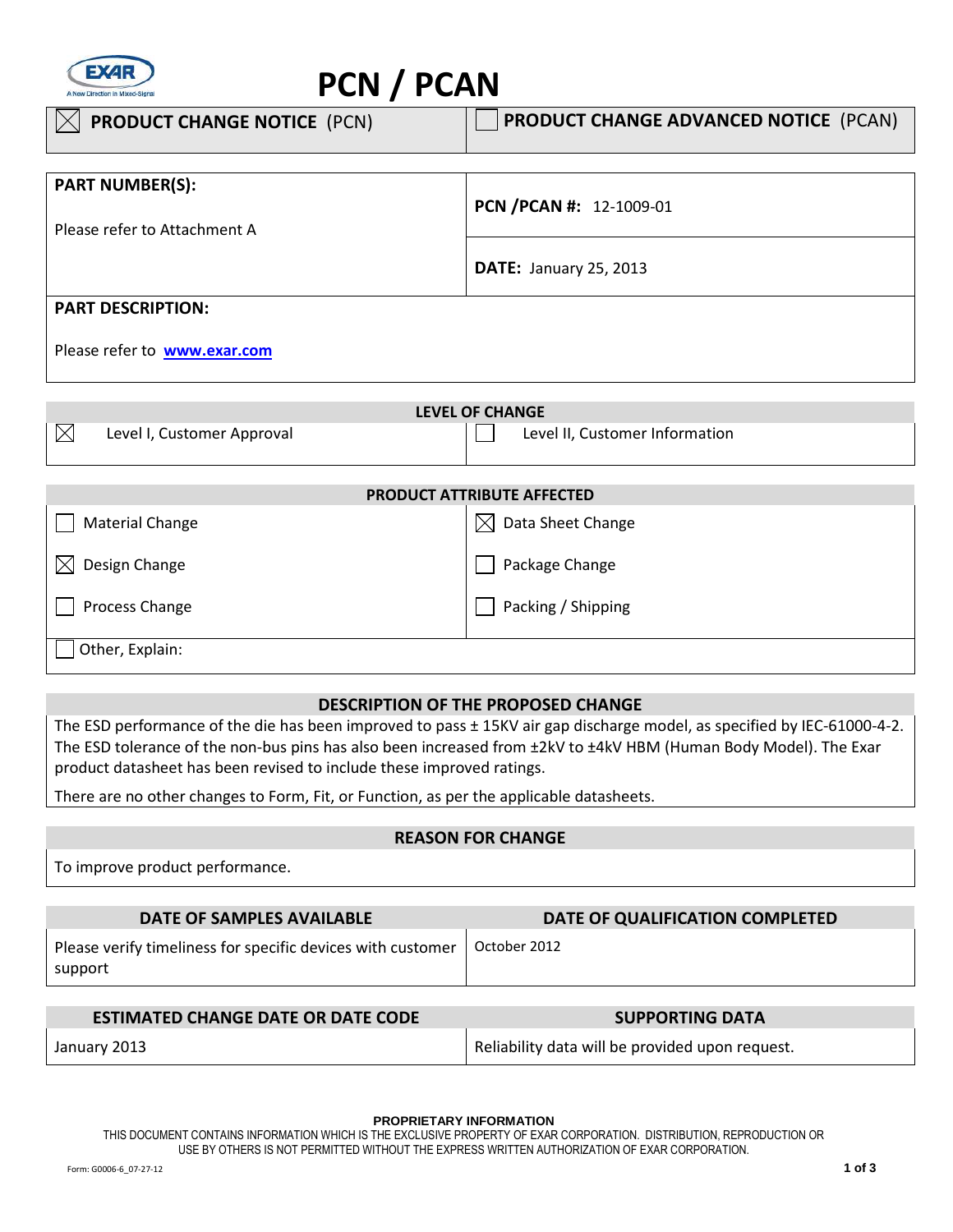

#### $\overline{a}$ **PERSON TO CONTACT WITH QUESTIONS:**

## **LISA BEDARD**

Exar Corporation 1 Holiday Avenue West Tower, Suite 450 Pointe-Claire, Quebec H9R 5N3 Tel: (514) 429-1010 ext 210 Fax: (514) 695-2548 lisa.bedard@exar.com

\_\_\_\_\_\_\_\_\_\_\_\_\_\_\_\_\_\_\_\_\_\_\_\_\_\_\_\_\_

\_\_\_\_\_\_\_\_\_\_\_\_\_\_\_\_\_\_\_\_\_\_

\_\_\_\_\_\_\_\_\_\_\_\_\_\_\_\_\_\_\_\_\_\_

\_\_\_\_\_\_\_\_\_\_\_\_\_\_\_\_\_\_\_\_\_\_

\_\_\_\_\_\_\_\_\_\_\_\_\_\_\_\_\_\_\_\_\_\_

**Please acknowledge receipt of this PCN.** 

# *Acknowledged:*

**Signature** 

**Printed Name** 

**Company** 

**Title** 

**Date** 

| Approved $\Box$ Not Approved $\Box$ (Approved/Not Approved section not applicable and should be removed for all Level II PCNs) |
|--------------------------------------------------------------------------------------------------------------------------------|
|--------------------------------------------------------------------------------------------------------------------------------|

Comments:

#### **PROPRIETARY INFORMATION**

THIS DOCUMENT CONTAINS INFORMATION WHICH IS THE EXCLUSIVE PROPERTY OF EXAR CORPORATION. DISTRIBUTION, REPRODUCTION OR USE BY OTHERS IS NOT PERMITTED WITHOUT THE EXPRESS WRITTEN AUTHORIZATION OF EXAR CORPORATION.